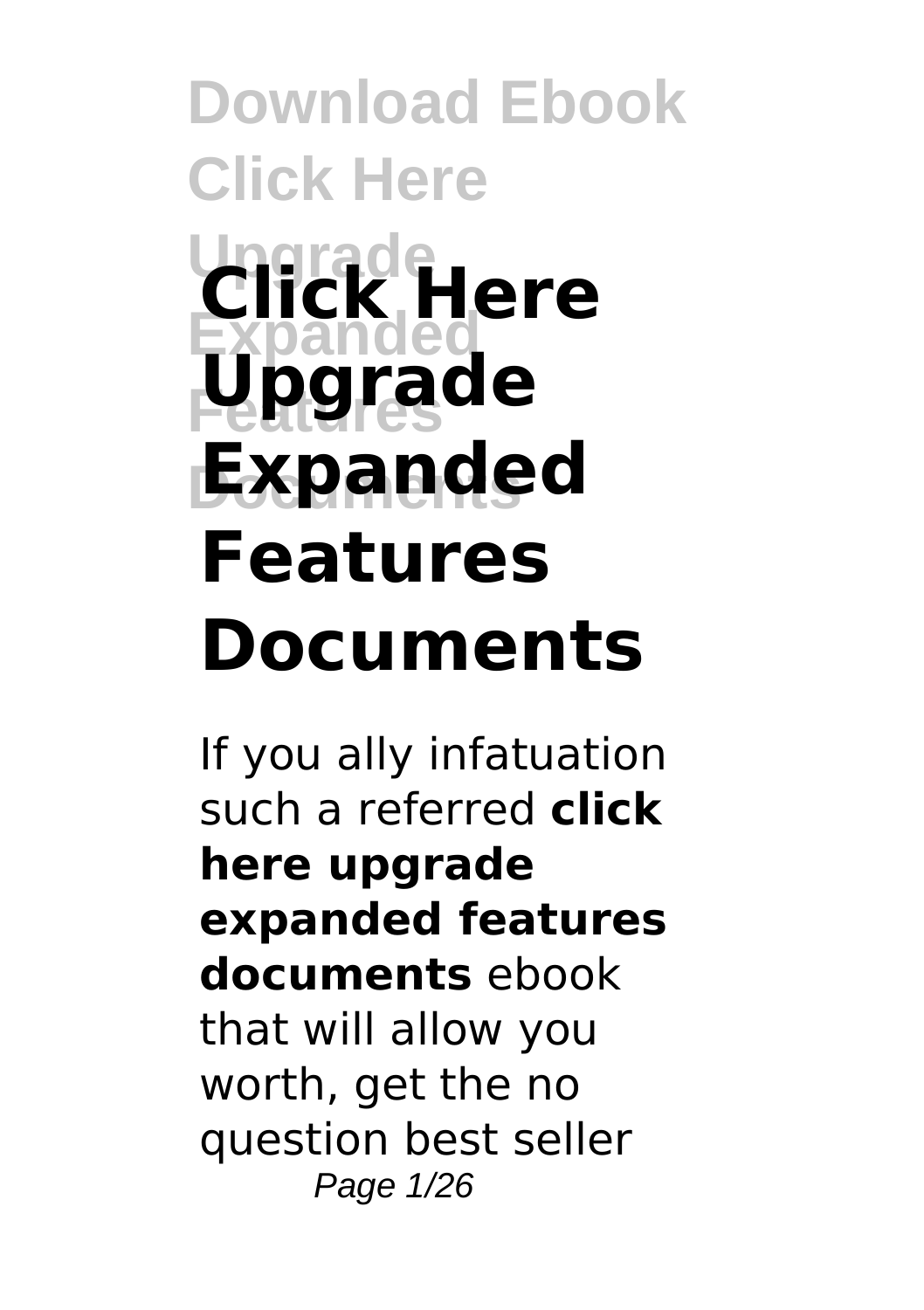**from us currently from** several preferred **Features** to funny books, lots of hovels, tale, jokes, and authors. If you desire more fictions collections are then launched, from best seller to one of the most current released.

You may not be perplexed to enjoy all ebook collections click here upgrade expanded features documents that we will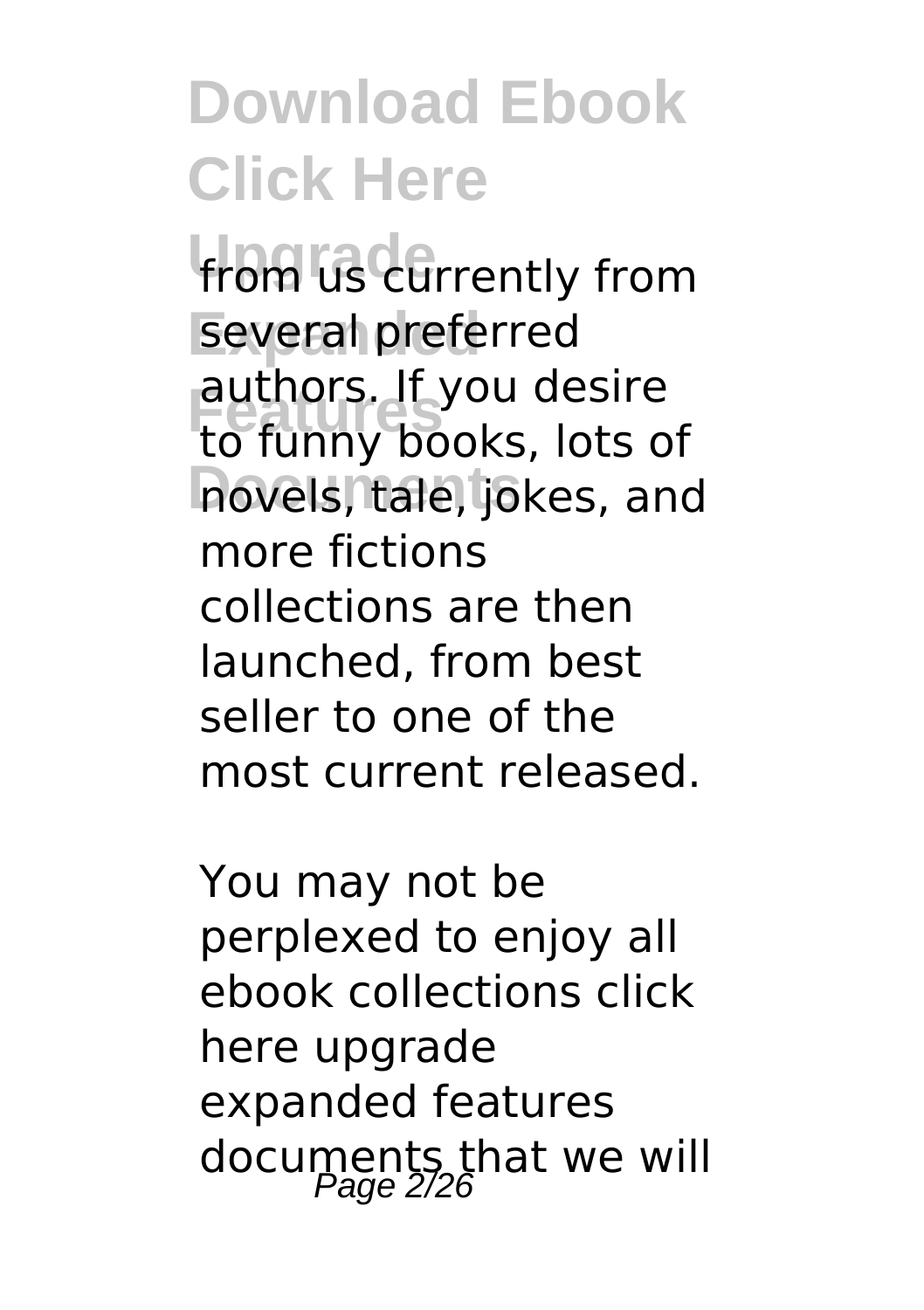definitely offer. It is not roughly the costs. It's **Features** dependence currently. **This click here upgrade** nearly what you expanded features documents, as one of the most lively sellers here will no question be in the midst of the best options to review.

Bibliomania: Bibliomania gives readers over 2,000 free classics, including literature book notes,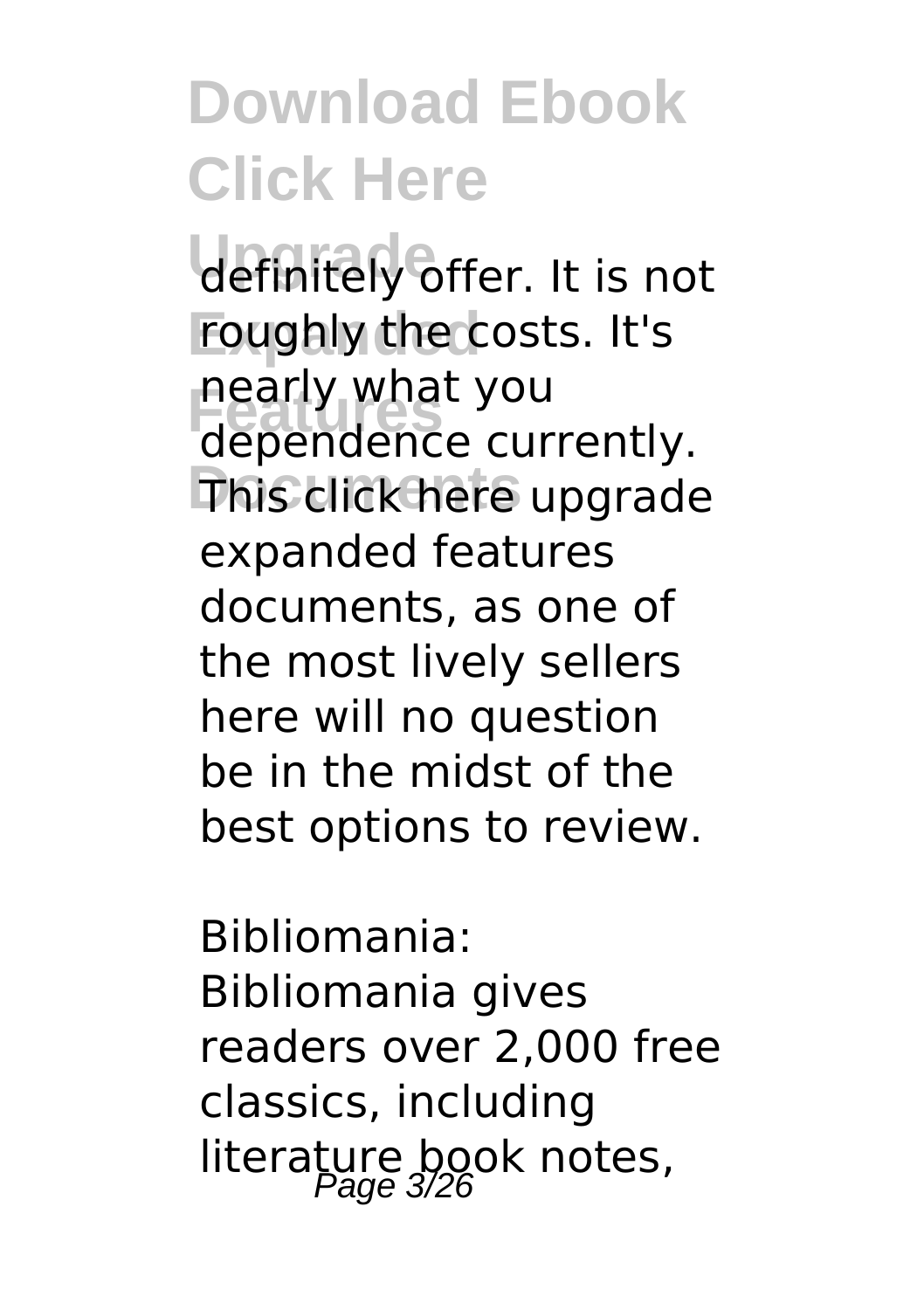author bios, book **Expanded** summaries, and study **Features** presented in chapter **formatments** guides. Free books are

#### **Click Here Upgrade Expanded Features**

Click Here & Upgrade Expanded Features Unlimited Pages Estelar. 93 which employed six kinds of rearing behaviours, viz. restrictive, permissive, loving, neglecting, protecting and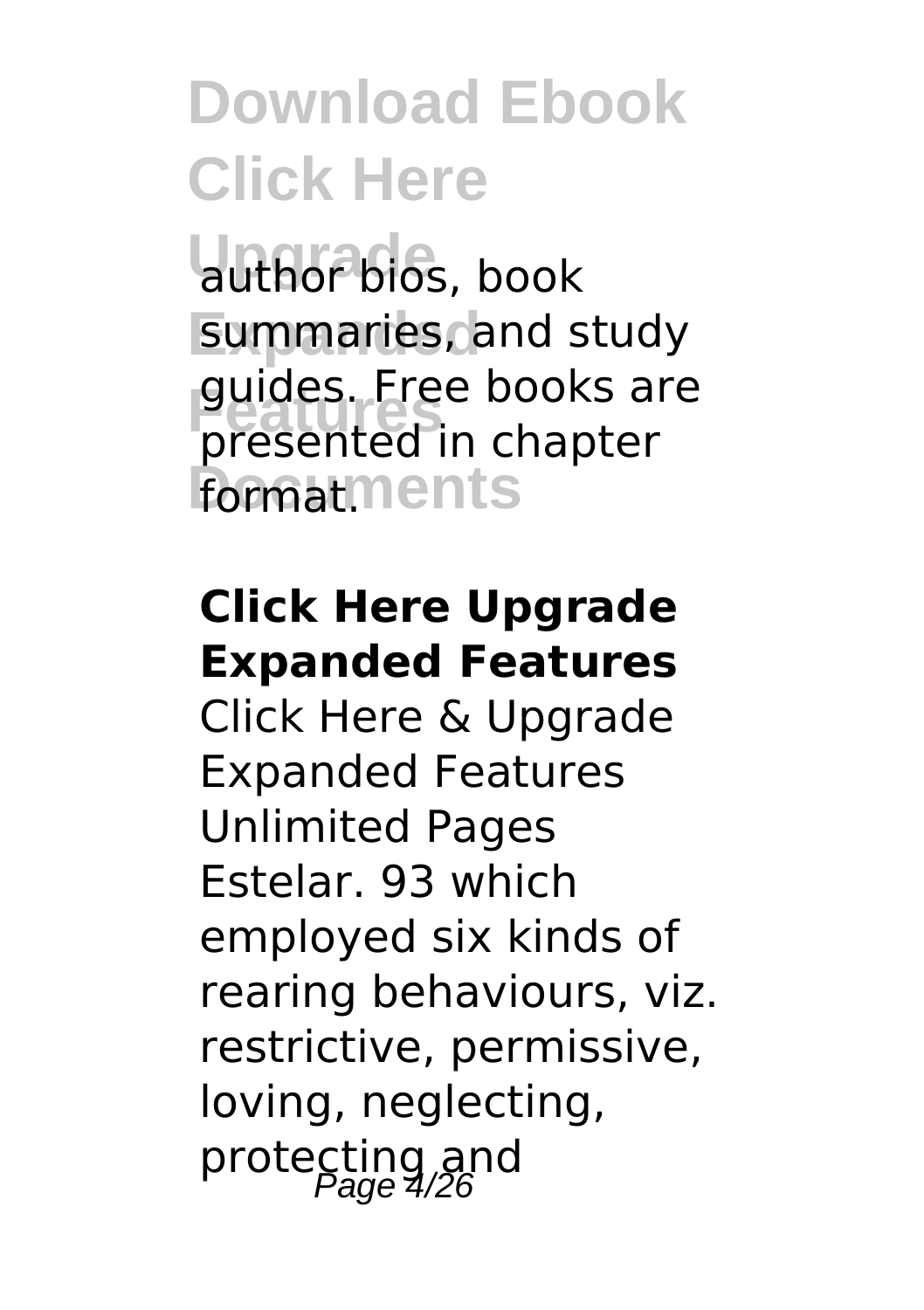**rejecting. The factor**analyses by centroid **Features** obtained from teenaged students on his method of the data previous inventory

#### **Click Here & Upgrade Expanded Features Documents PDF Estelar** File Name: Click Here Upgrade Expanded Features Documents.pdf Size:

6478 KB Type: PDF, ePub, eBook Category: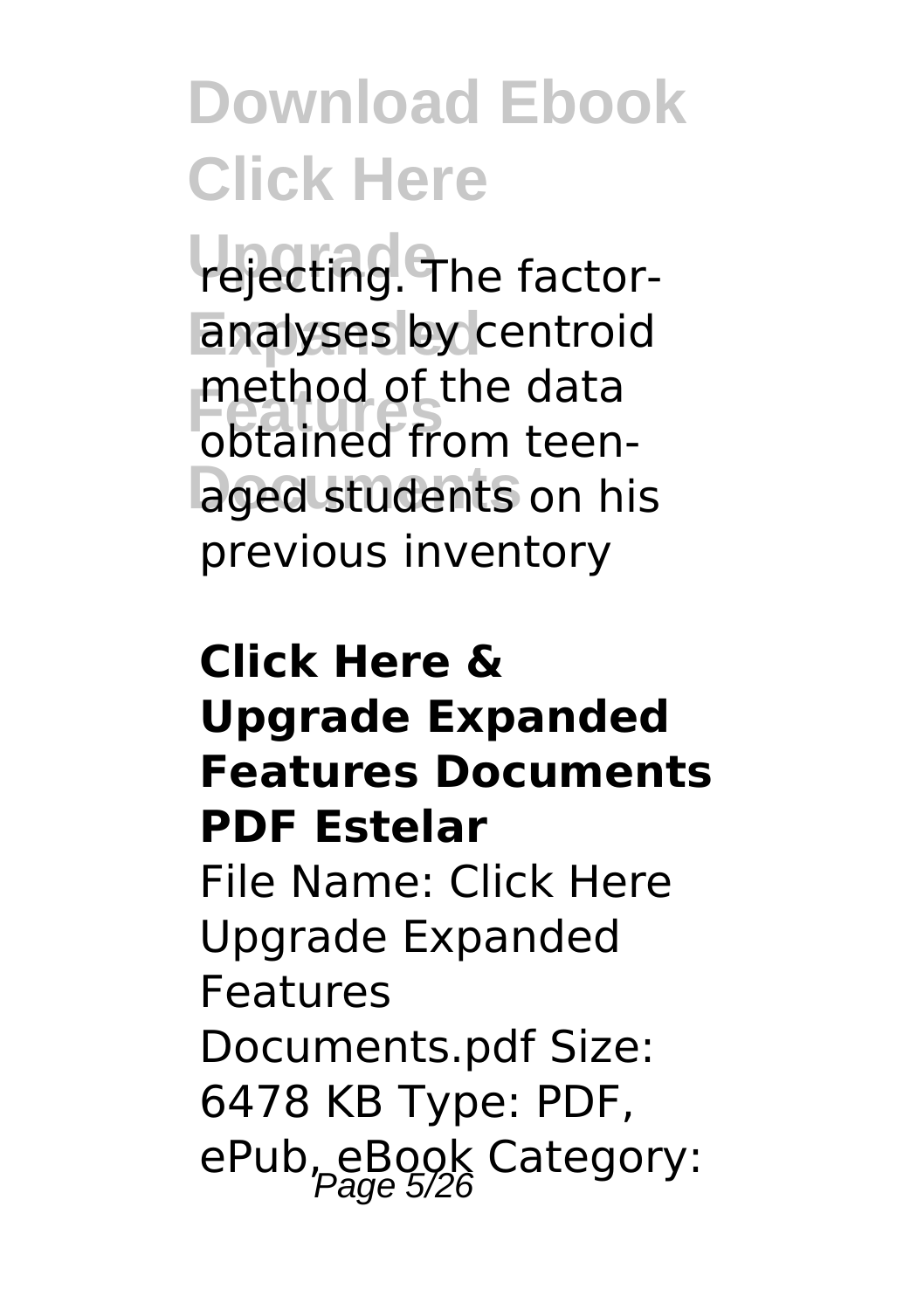Book Uploaded: 2020 **Expanded** Nov 19, 09:28 Rating: **Features** 4.6/5 from 912 ...

#### **Documents Click Here Upgrade Expanded Features Documents ...**

Click Here & Upgrade Expanded Features Unlimited Pages. Interpersonal Relationships 6 needs (i.e., autonomy, competence, and relatedness) met would predict security of attachment. In other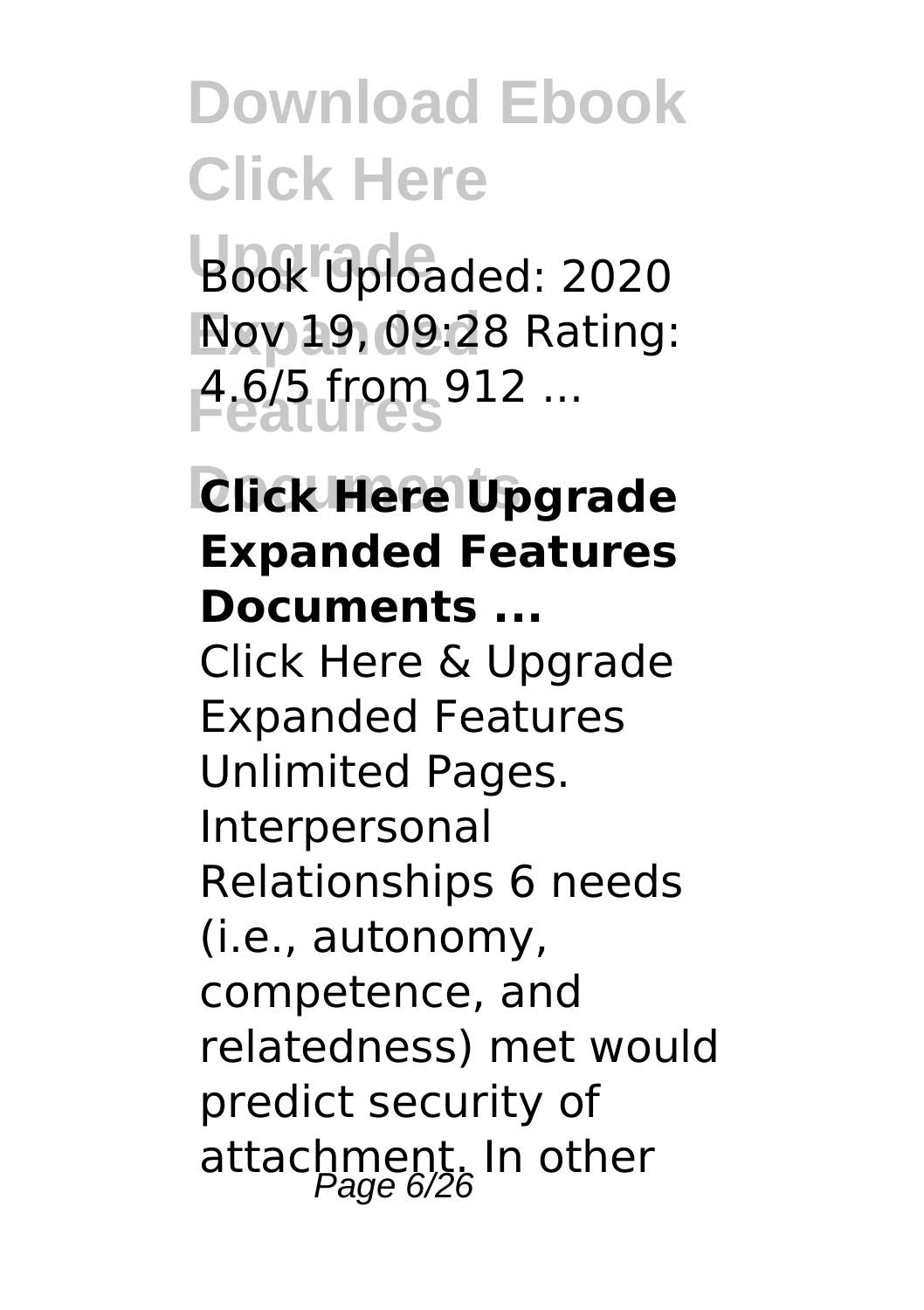words, when one's needs were reported as **being met, it was<br>hypothesized that one Would** ments being met, it was

#### **Click Here & Upgrade Expanded Features Documents** Click Here & Upgrade Expanded Features Unlimited Pages. ii SINOPSIS The widespread quest for quality education and the urgency to improve learner achievement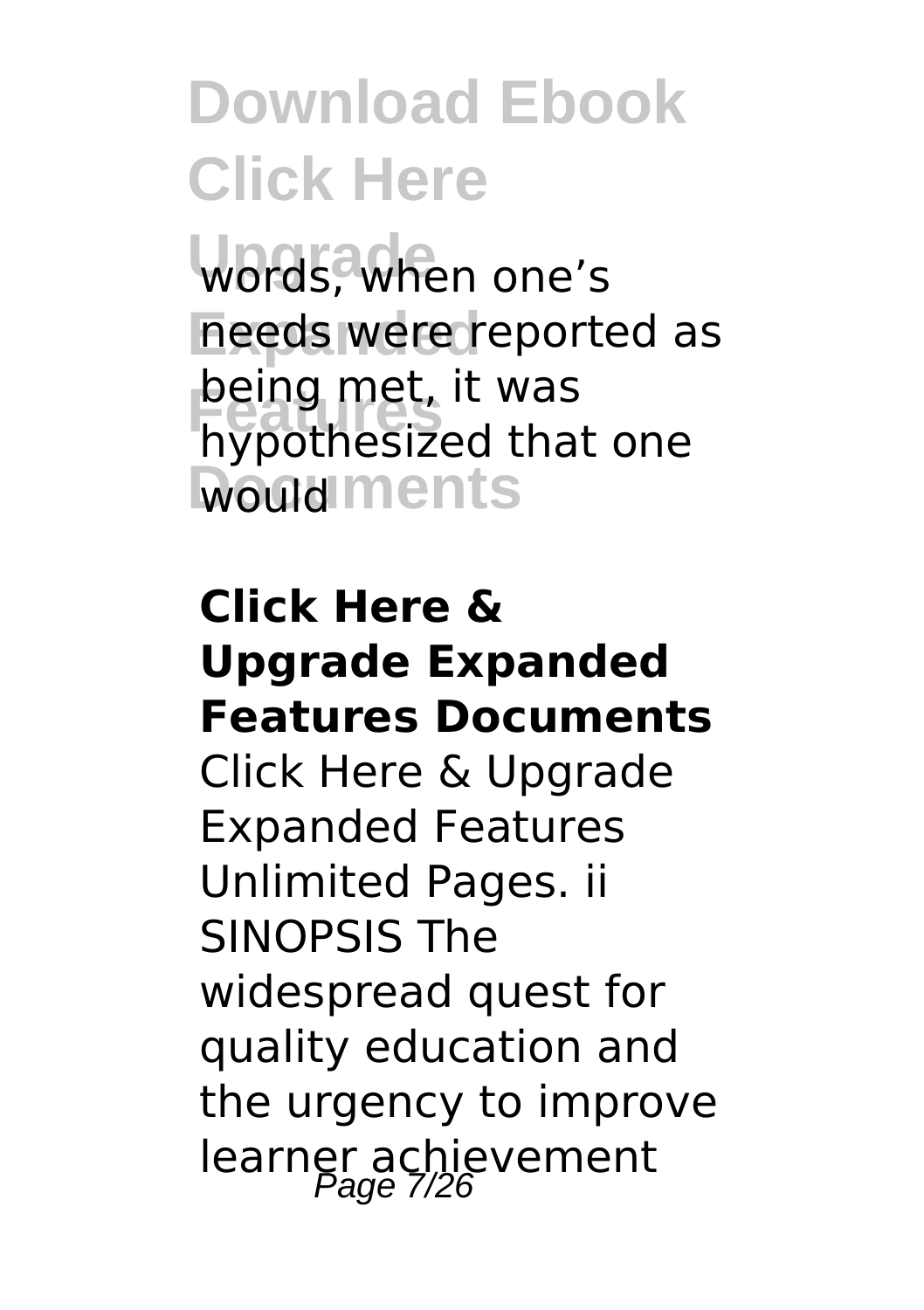**make educator Competence** in South **Features** tide of educational change since 1994 Africa essential. The marked a dramatic shift in attitudes towards

#### **Click Here & Upgrade Expanded Features Documents** Click Here & Upgrade Expanded Features Unlimited Pages (2) Water Pollution:Apart form air, water is the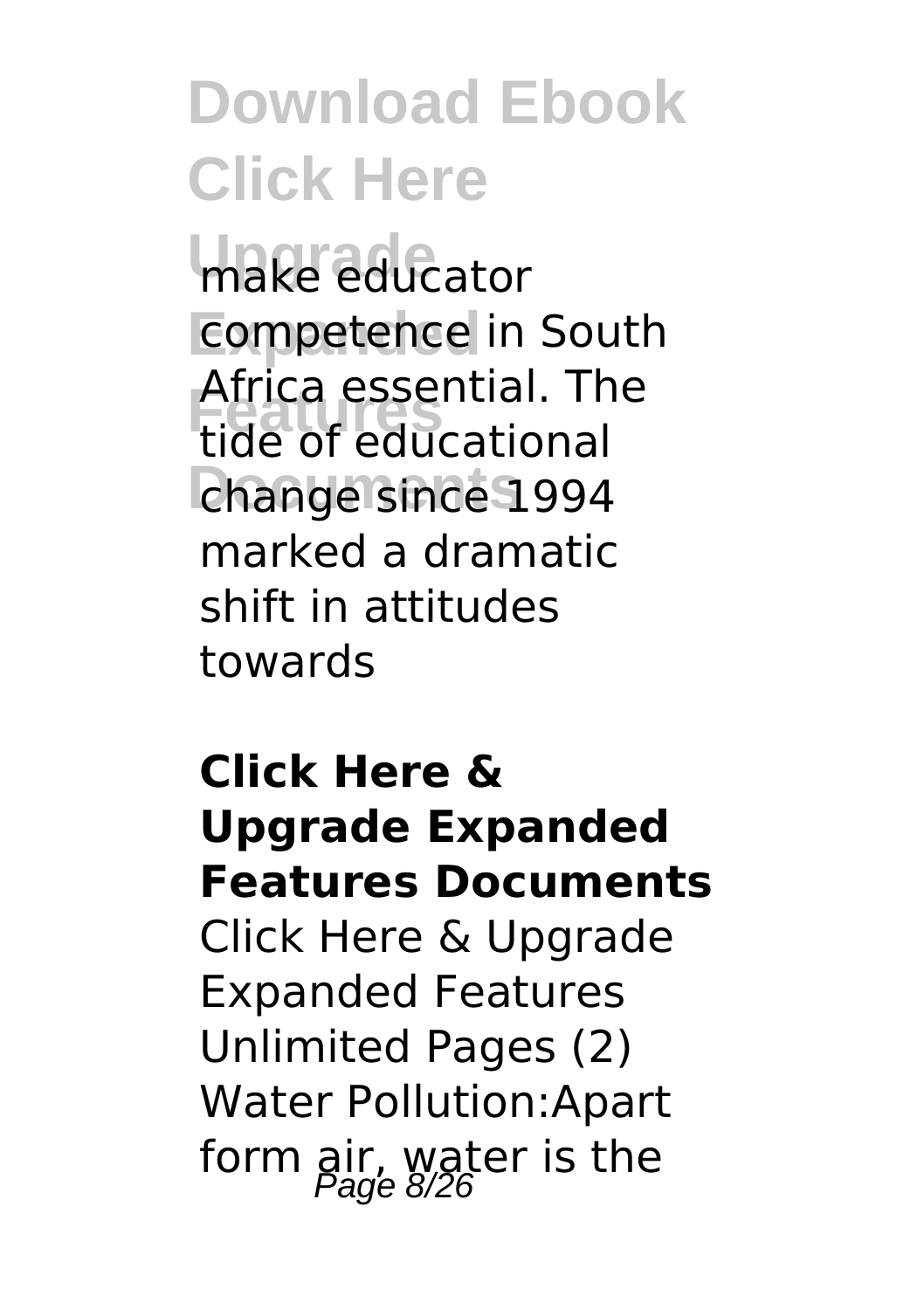most important element for life and **Features** human beings. An abundant supply of healthy survival of clean water is more than a mere amenity. Inadequate or

#### **Click Here & Upgrade Expanded Features Complete Documents ...**

Click Here & Upgrade Expanded Features Unlimited Pages For cases determined by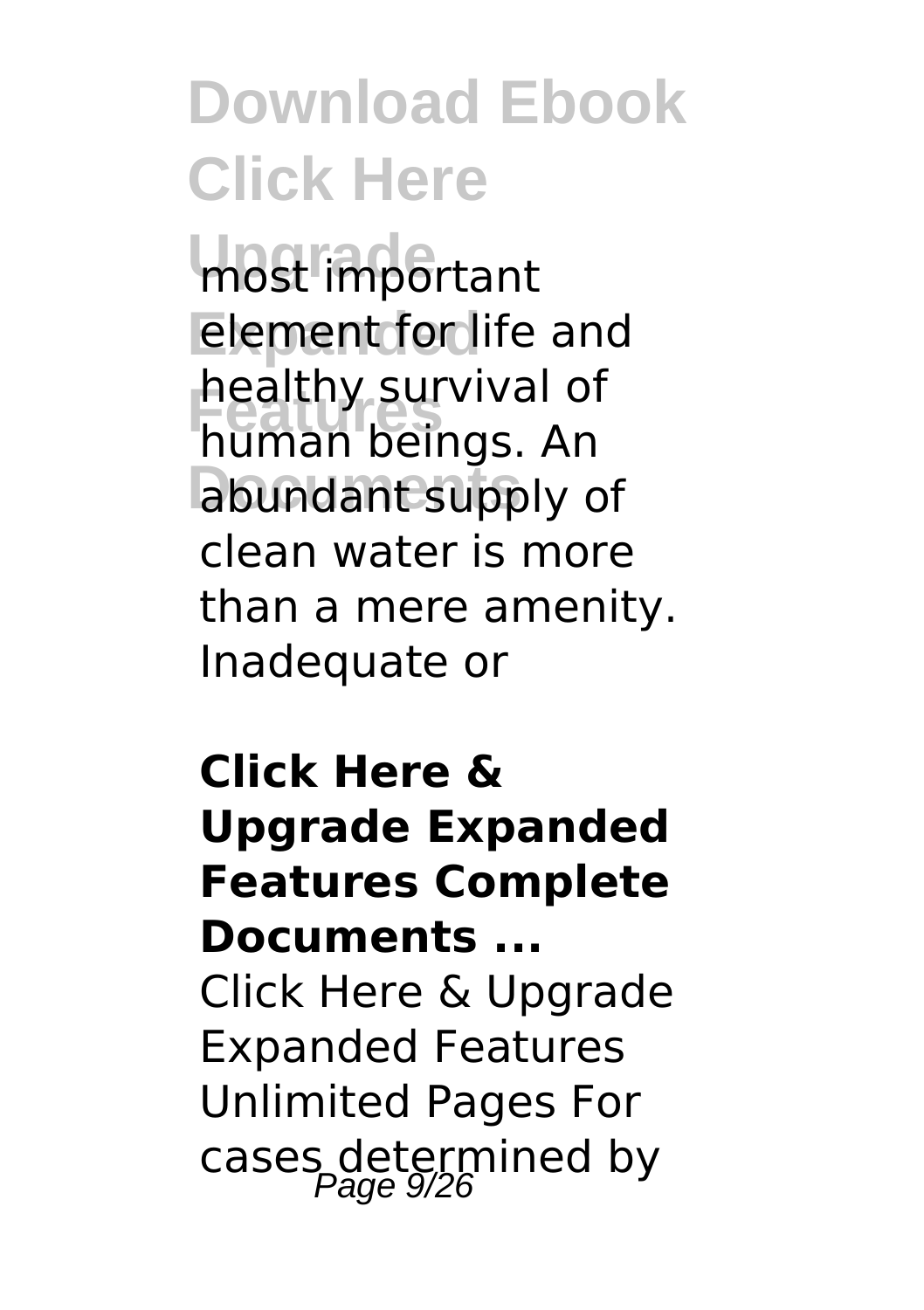the Minneapolis city attorney's office to **Features** relationship between the defendant and the involve a romantic victim, the case processing time improvements were even more substantial (see Table 5).

#### **Click Here Upgrade Expanded Features Documents**

Click Here & Upgrade Expanded Features Unlimited Pages. 47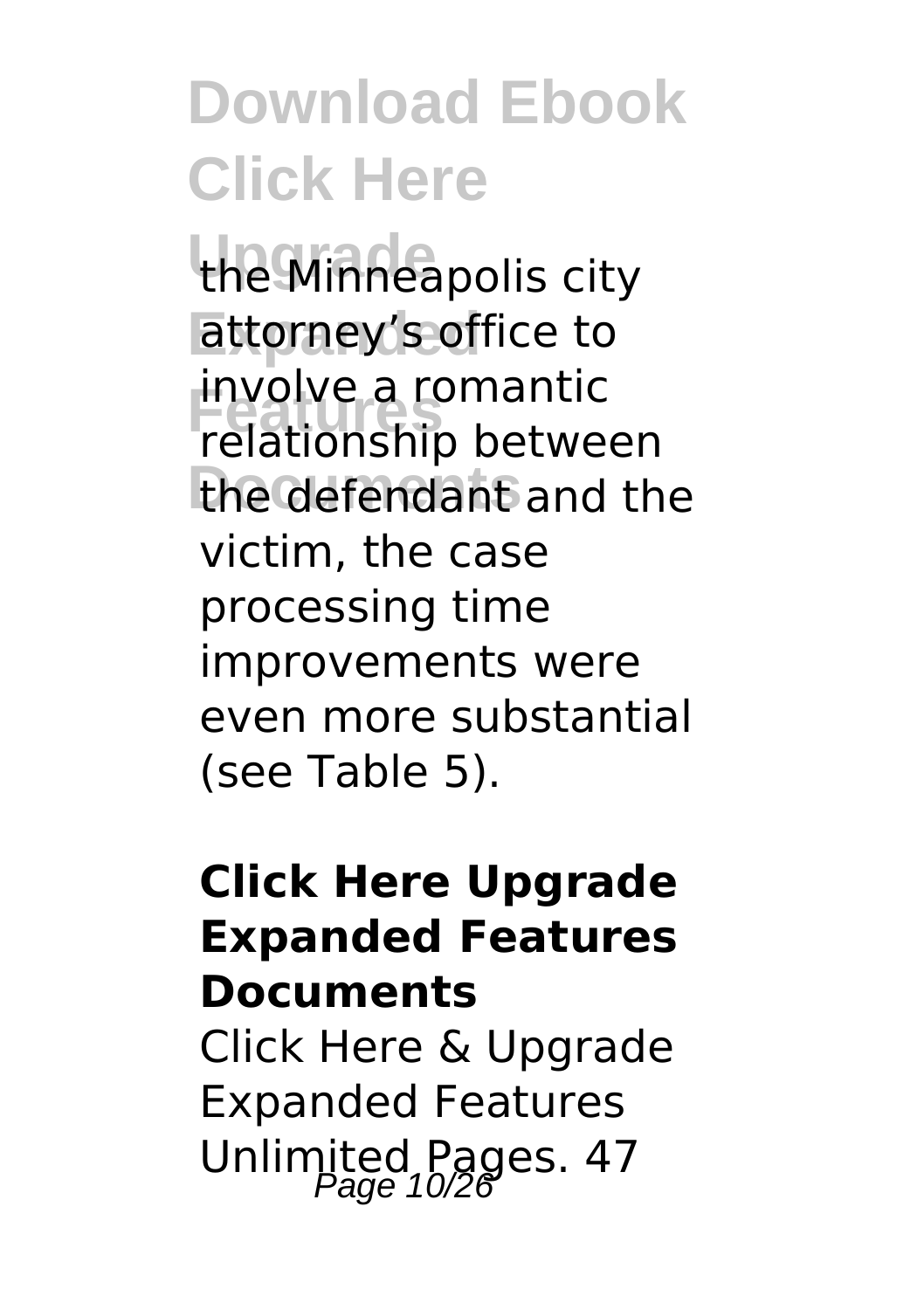Orissa Review \* **Expanded** November - 2005 rises **Features** perpendicularly upto a **point and then the** from the ground pyramidal roof is constructed on the four walls that looks much alike the shape of a thatched house from a distance.

#### **Click Here & Upgrade Expanded Features Documents** Click Here & Upgrade Expanded Features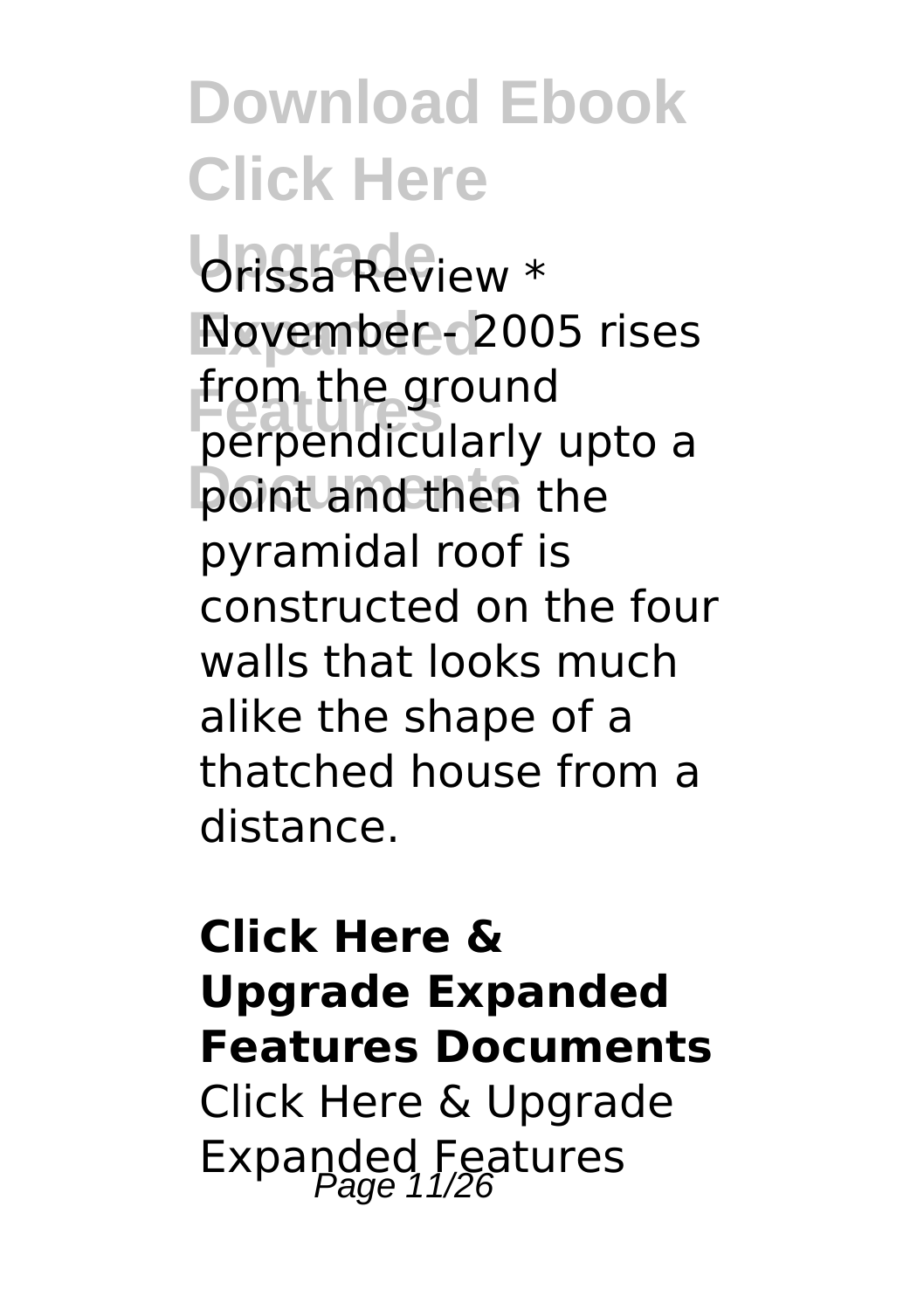Unlimited Pages. **Kingdom of Lesotho Features**<br> **Improvement Project** Water and Sewerage Water Sector Authority Agreement-----6 2.1. Composition of the Board At present, the Principal Secretary to the Ministry of Natural Resources holds the position of WASA's ...

#### **Click Here & Upgrade Expanded Features Documents**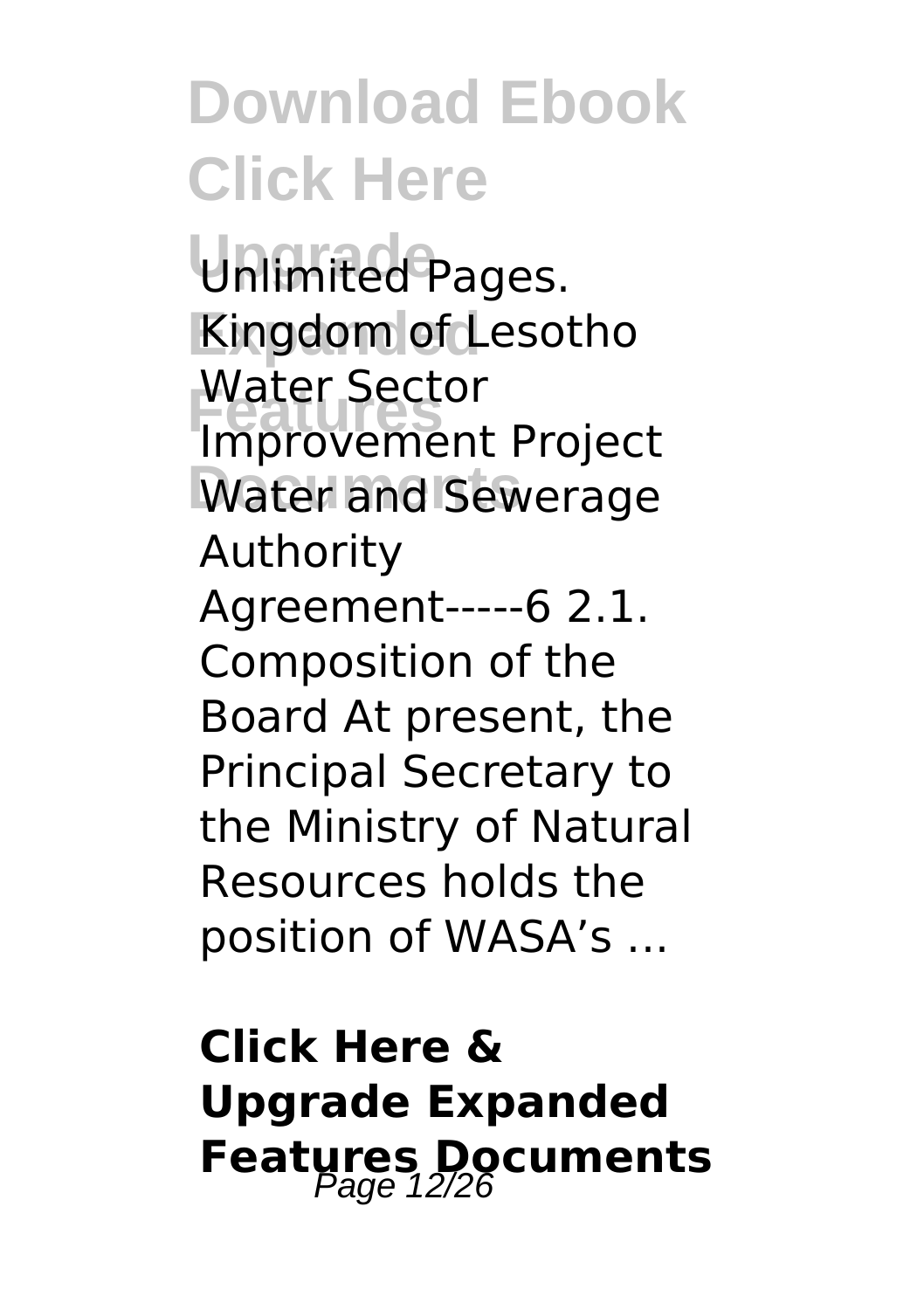**Upgrade** Click Here & Upgrade **Expanded** Expanded Features **Features** PSIKOLOGI ANAK & PENDIDIKAN, Halaman Unlimited Pages. 7 2. Nutrisi Otak Agar Anak Cerdas Pastikan Anda memberikan nutrisi yang cukup untuk otak si kecil agar ia tumbuh sehat dan juga cerdas karena dengan kekurangan salah satu nutrisi tersebut akibatnya. PDF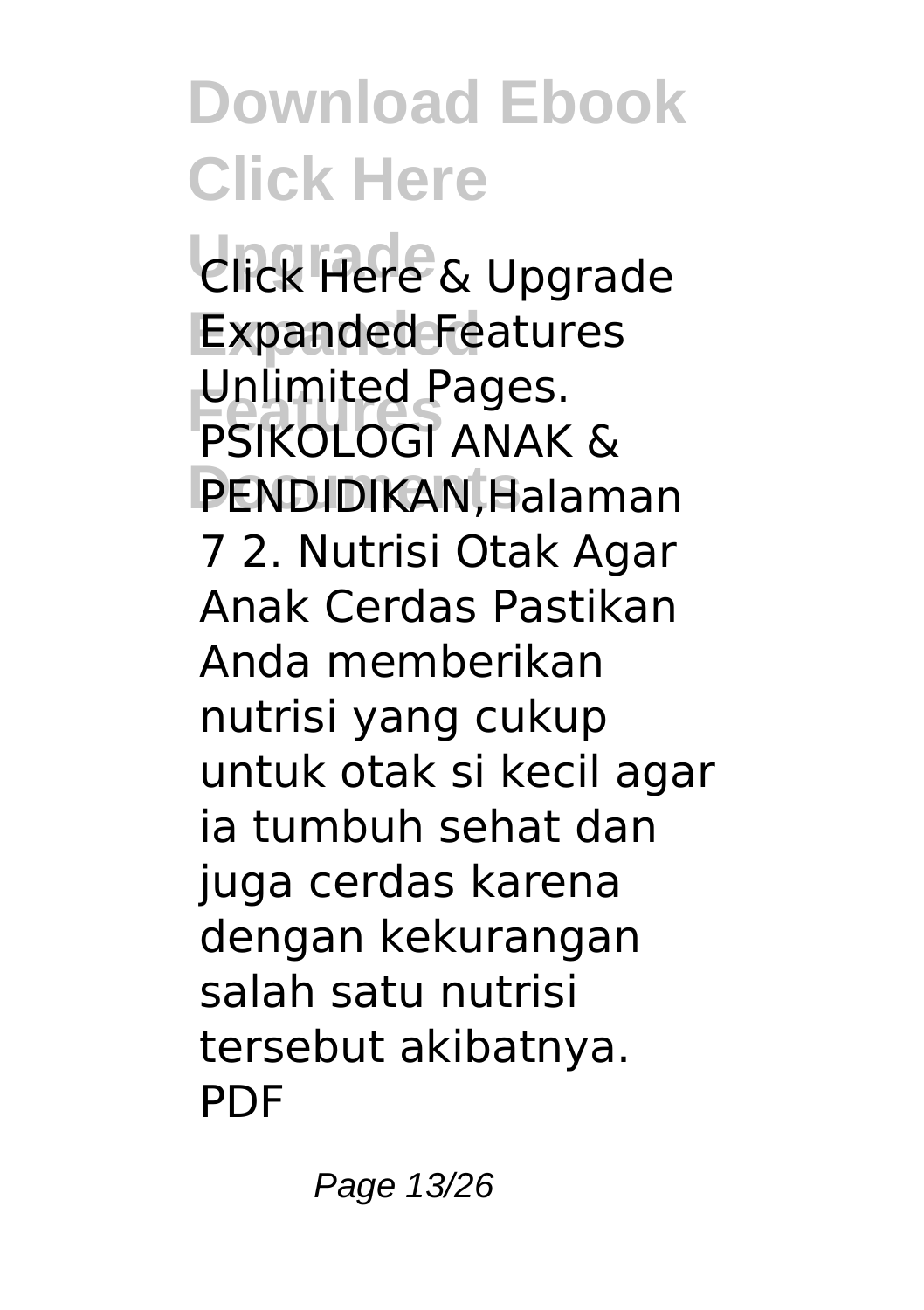**Upgrade Click Here & Expanded Upgrade Expanded Features Features Complete Documents**

**Click Here & Upgrade** Expanded Features Unlimited Pages. xiii ABSTRACT Active participation, and formal and informal contact on sports fields and in physical education classes can contribute to the bridging of diversity in a play setting. This ties in with the Revised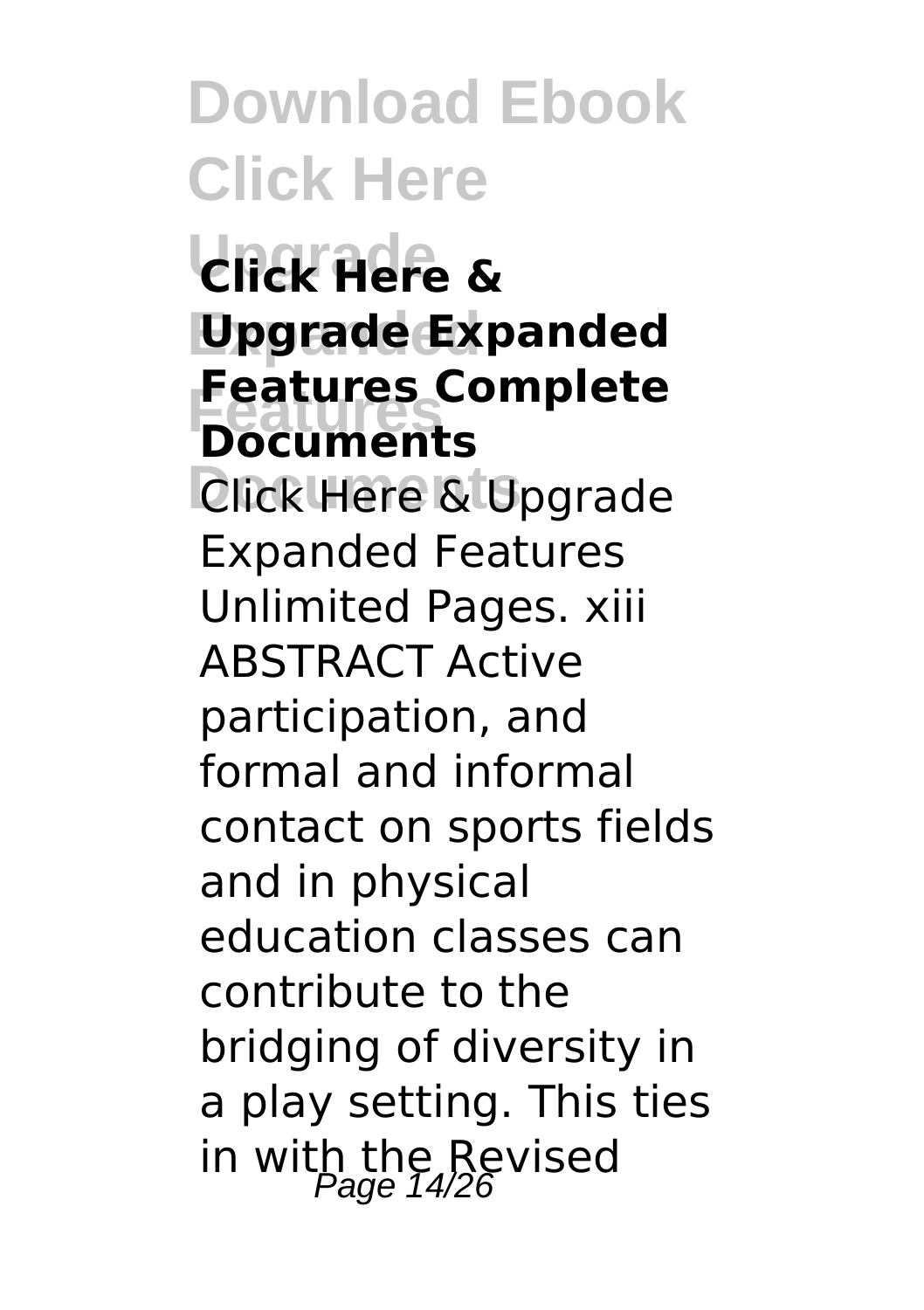**Upgrade** National Curriculum **Statement for Life** 

#### **Features Click Here & Documents Upgrade Expanded Features Complete Documents ...**

Click Here & Upgrade Expanded Features Unlimited Pages. PREFACE These are days in which the spirit of inquiry is perhaps more alive than at any other time in the history of humanity. They are days also in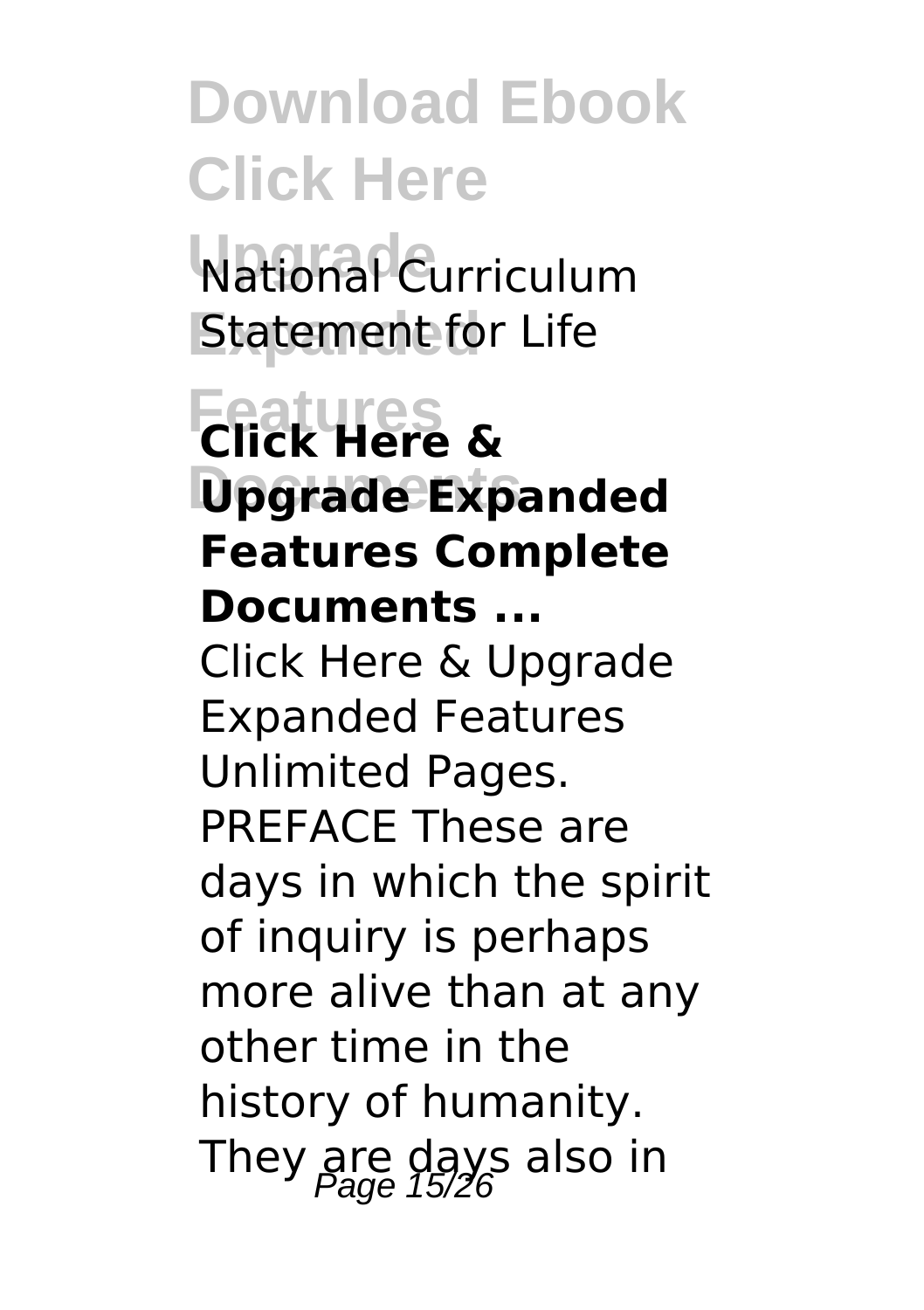which the orientation **of humanity towards Features** towards the higher **Documents** spiritual realities and

#### **Click Here & Upgrade Expanded Features Complete Documents PDF**

Click Here & Upgrade Expanded Features Unlimited Pages. 4 5.3 The bulb of the thermometer shall be encased in a gripping clip which shall be fitted centrally with the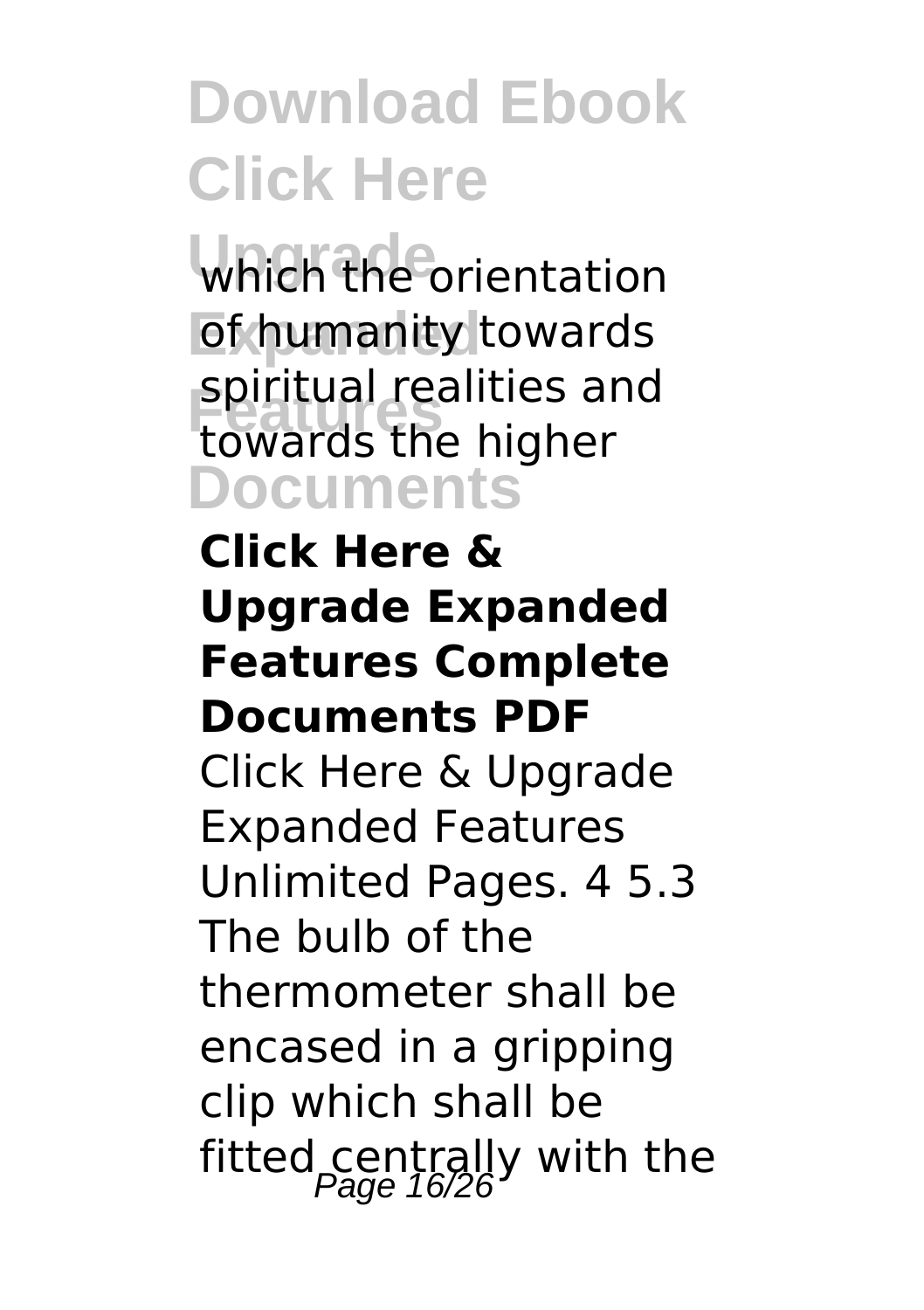**base plate by soldering** to provide sound **Finally** contact<br>between the two. **Documents** metallic contact

#### **Click Here & Upgrade Expanded Features Documents PDF**

Click Here & Upgrade Expanded Features Unlimited Pages. 2 Preface India is a rapidly urbanizing country. Urban management has therefore been an ever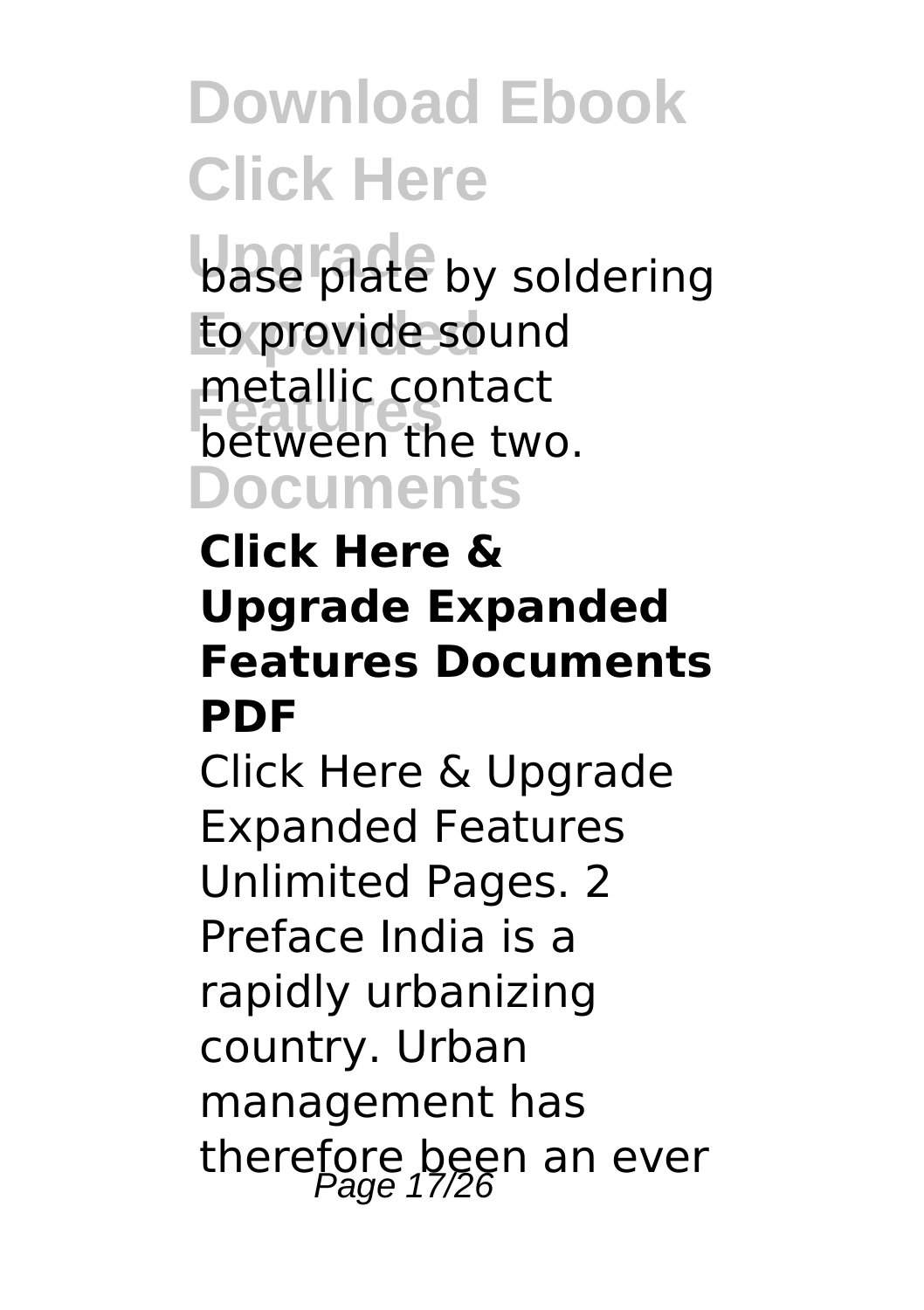growing concern in **Expanded** India. The 74th **Features** Constitution of India has paved way for amendment to the urban local self governance through putting greater responsibilities on the Urban

#### **Click Here & Upgrade Expanded Features Documents PDF** Click Here & Upgrade Expanded Features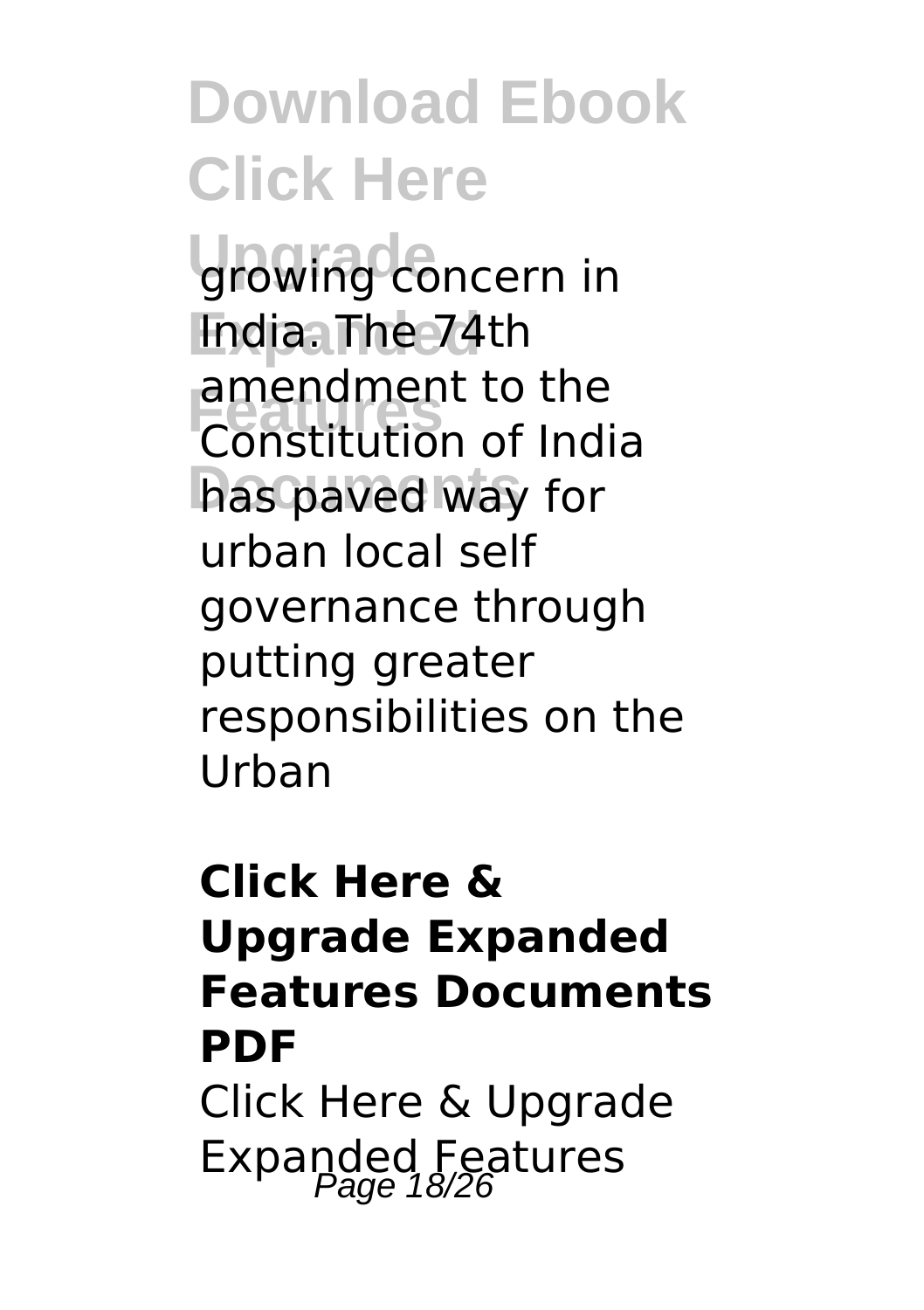Unlimited Pages. 4 may not be practicable to **Fequire chack**<br>
second radio advertisement making require that a 15 a nutrient content claim disclose the amounts of all other nutrients listed on the nutrition label. There should be no

#### **Click Here & Upgrade Expanded Features Documents**

a g R a g R 8 R j U W q  $R_S \cap R_{PQQ} \cap R_{QQQ} \subseteq S \cap S \cup R$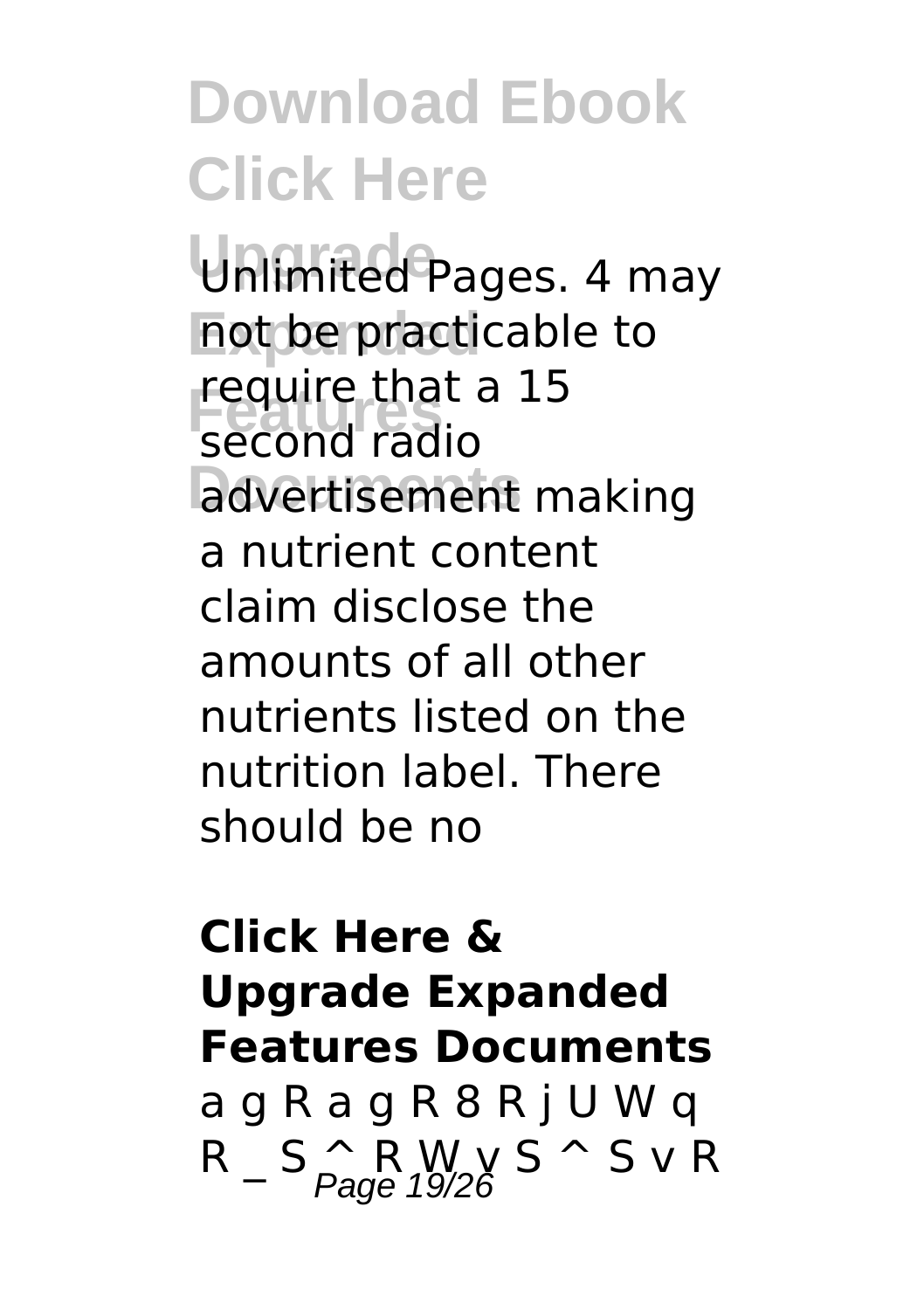**VSJRGERWVRgY Expanded** R H g R U u g | t j R u j **Peatures** 

**Documents Click Here & Upgrade Expanded Features Documents** Click Here & Upgrade Expanded Features Unlimited Pages. 11 on the reformative and transformative power of civil society which, she believes, has the potential and the capacity to challenge government policies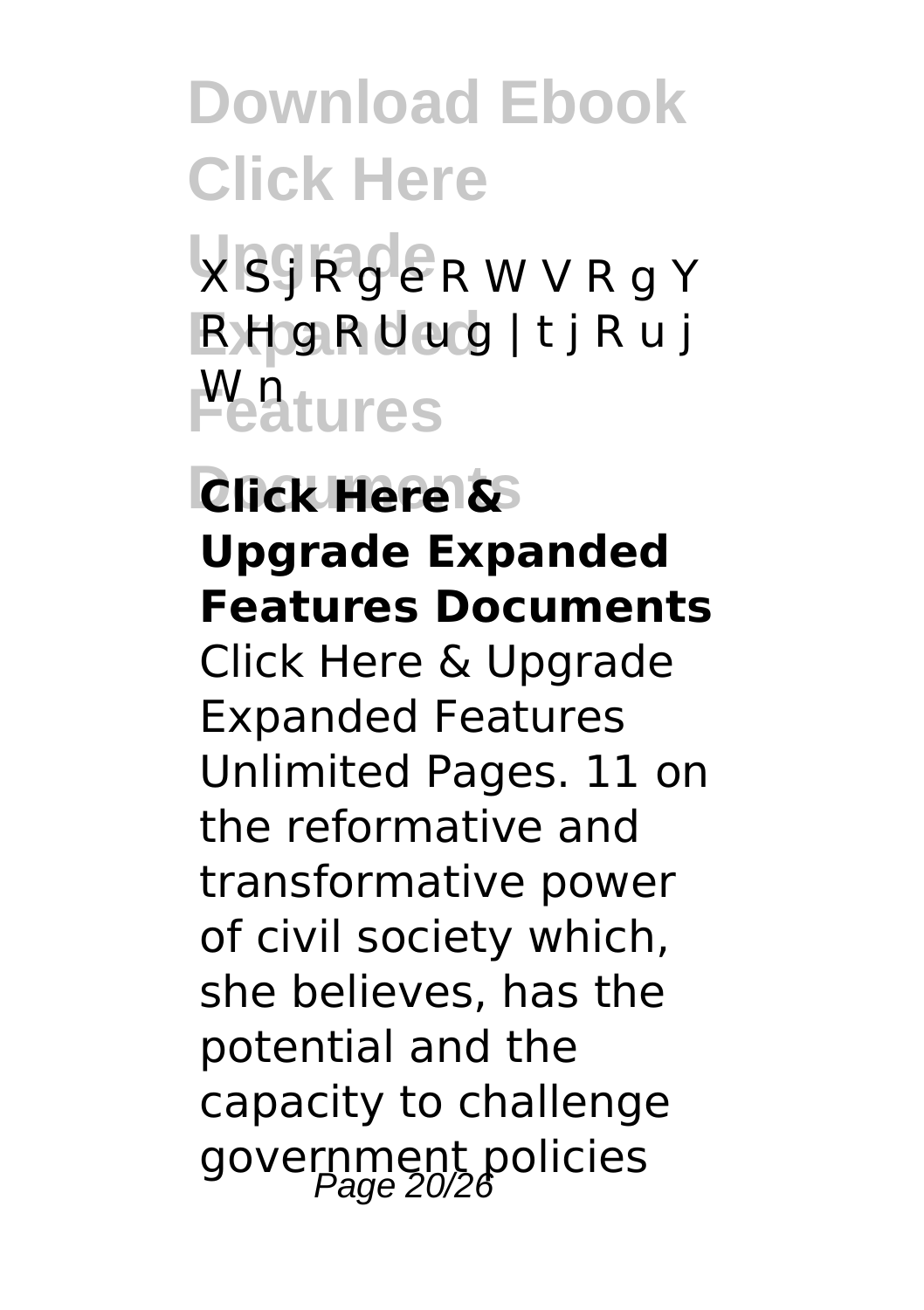and decisions, and mobilise people to fight **for the future of their**<br>*F***iries</mark> Documents** cities.

#### **Click Here & Upgrade Expanded Features Documents**

Click Here & Upgrade Expanded Features Unlimited Pages. cardiac ischemia. (8) A marked reduction of atheromatous plaques without a reduction in plasma cholesterol occurs.<br>0Ccurs.ge 21/26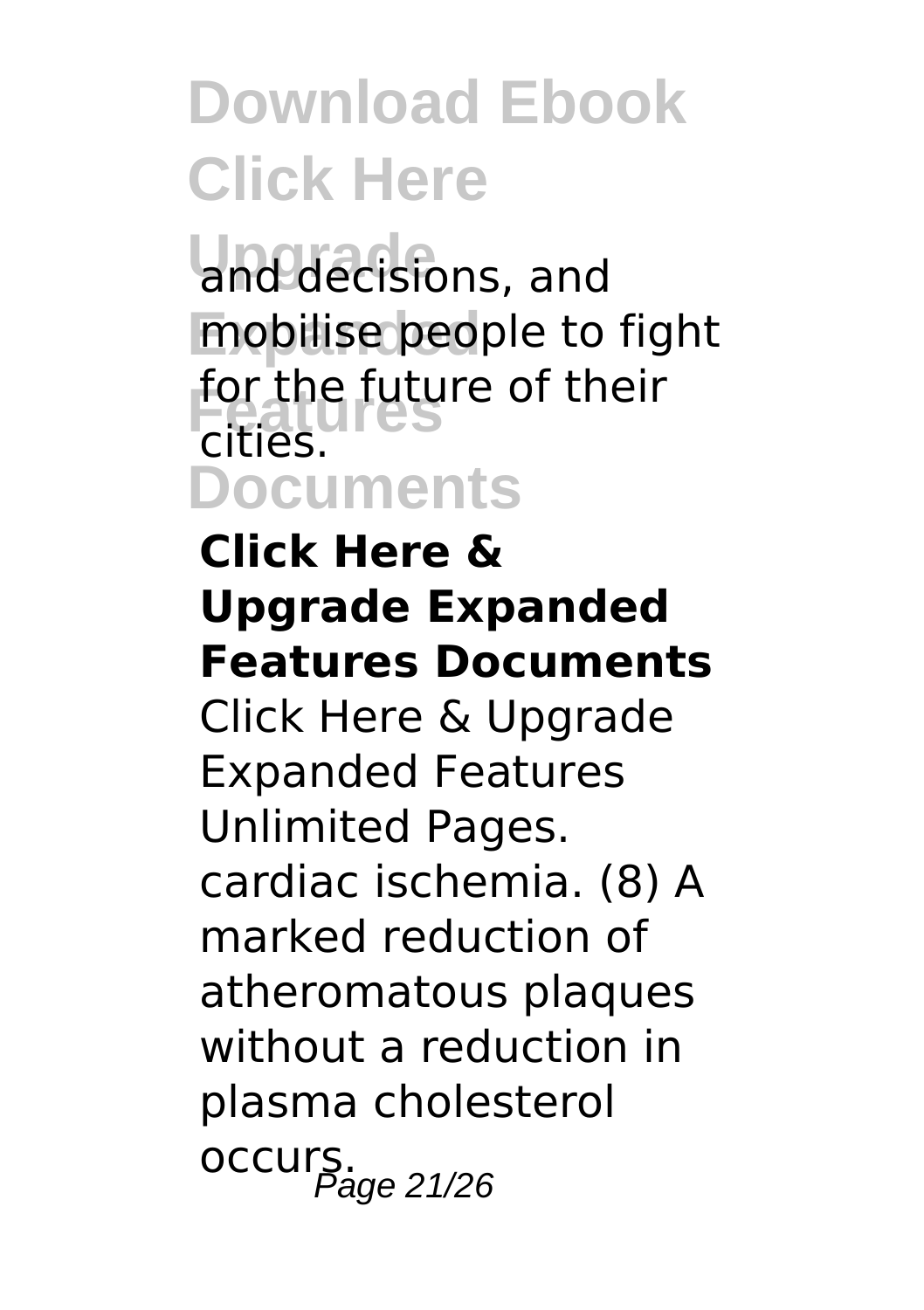Phosphatidylcholine is **Expanded** a bile component and **Features** lipids' emulsification **From the diets** is responsible for the

#### **Click Here & Upgrade Expanded Features Complete Documents ...**

Click Here & Upgrade Expanded Features Unlimited Pages. 7 Procurement and Supplies Professionals and Technicians Code of Ethics and Conduct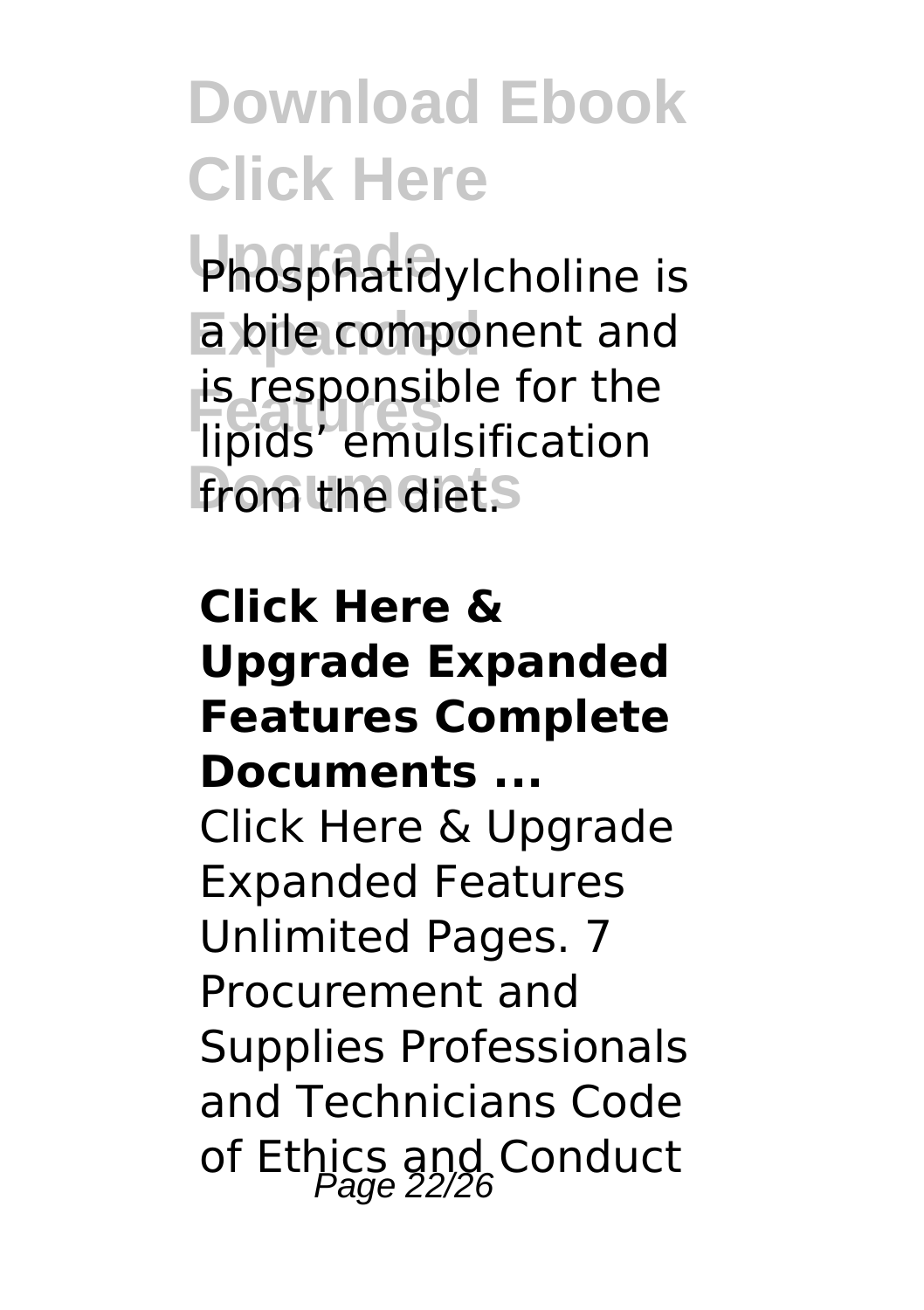GN. No. 365 (contd.) **Expanded** (4) Every procurement **Features** professional or technician shall obtain and supplies a copy of the applicable Code at the time of his registration with

**Click Here & Upgrade Expanded Features Documents** Click Here & Upgrade Expanded Features Unlimited Pages. 0 Part one: Policy background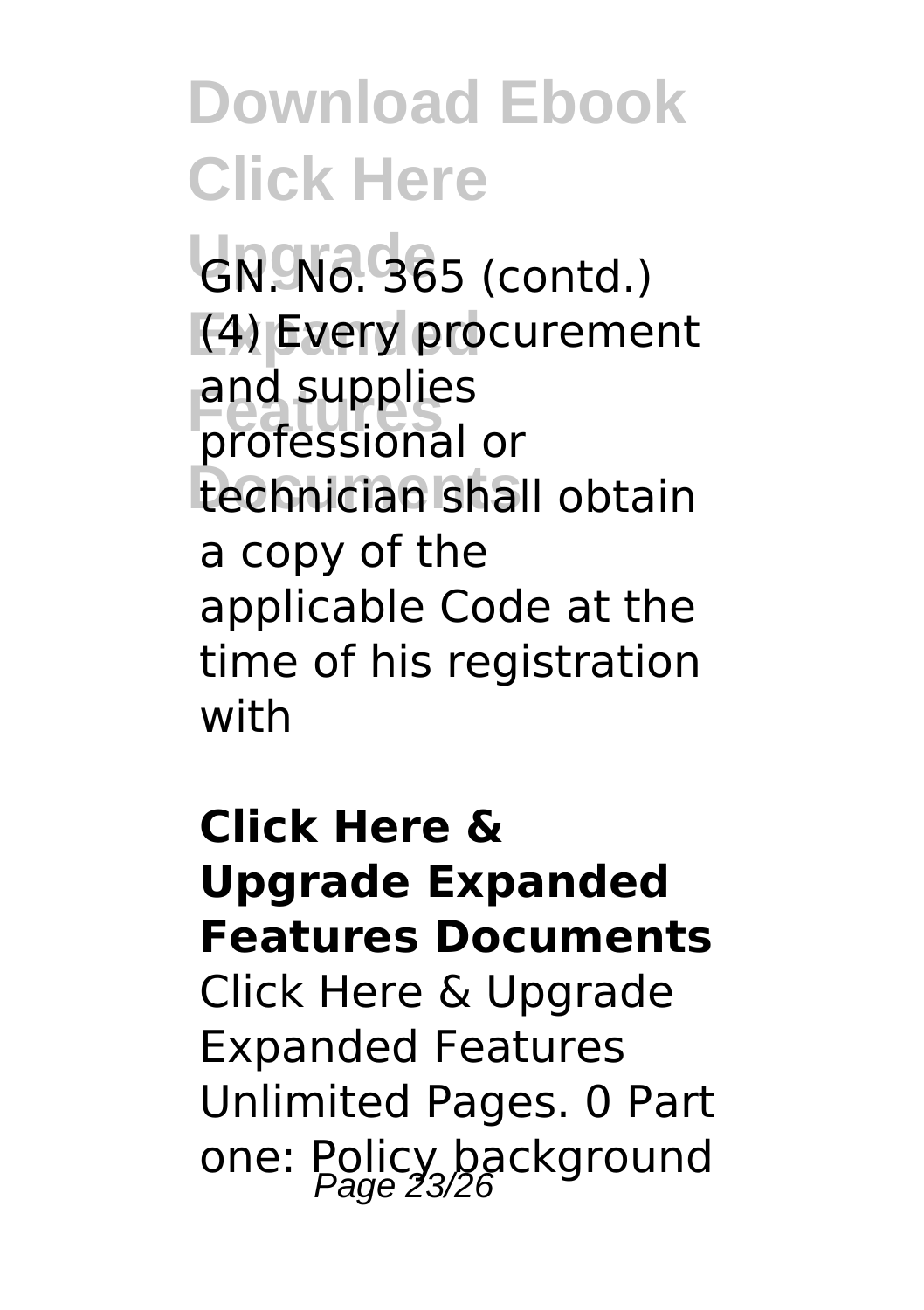**Upgrade** DocumentsPDF **Complete Click Here & Features** Features Unlimited Pages. 11 CHAPTER 1 Upgrade Expanded INTRODUCTION The gap between the rich and poor nations and between certain groups within a country is a result of several factors.

#### **Click Here & Upgrade Expanded Features Documents PDF** Page 24/26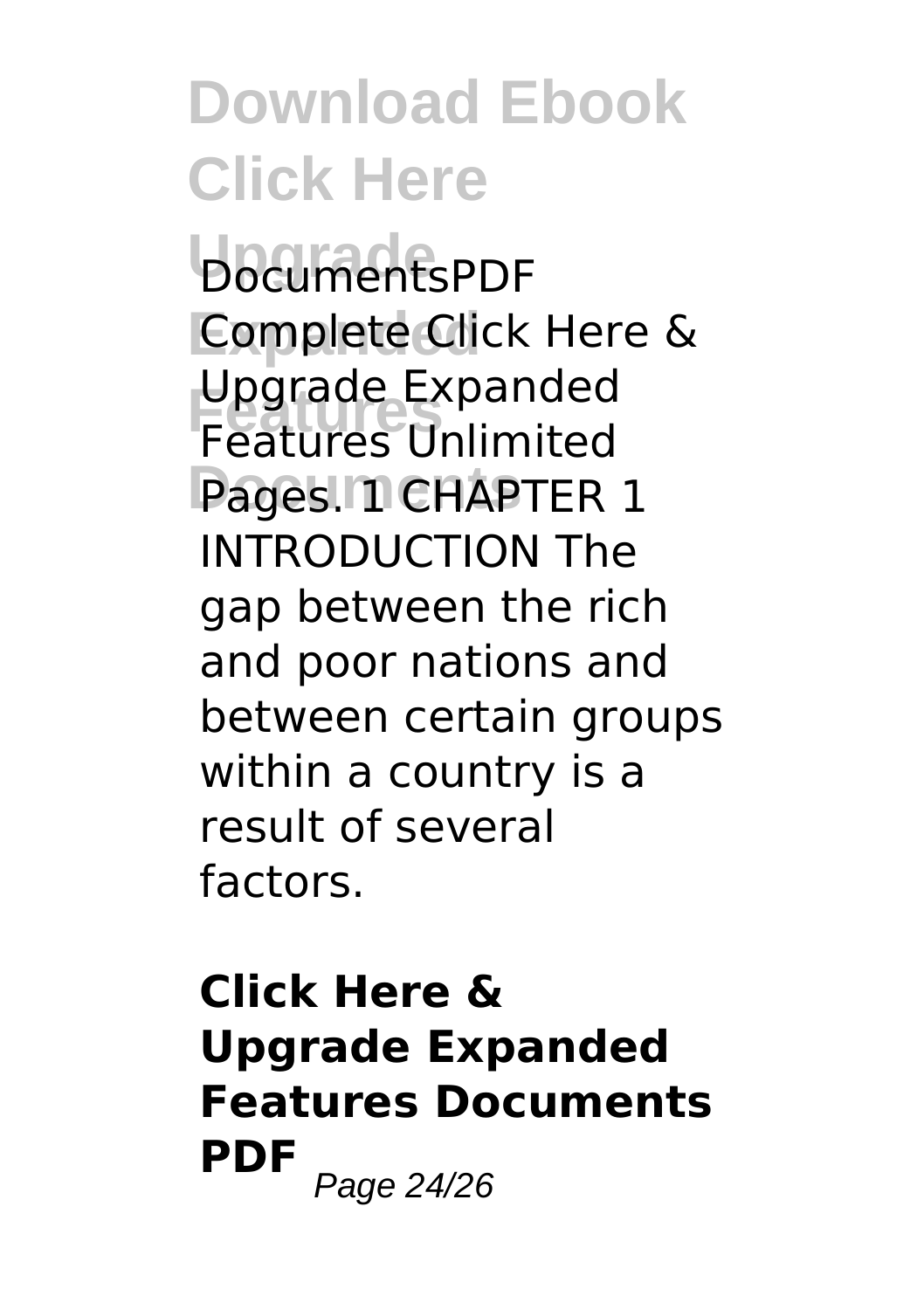**Upgrade** Click Here & Upgrade **Expanded** Expanded Features **Features** Orissa Review \* **Documents** November - 2005 Unlimited Pages. 57 corrected by application of lime. Application of 1 to 2 t/ha of papermill sludge corrects soil acidity. Winter vegetables and groundnut crops need application of 10 to 15 kg. borax/ha.